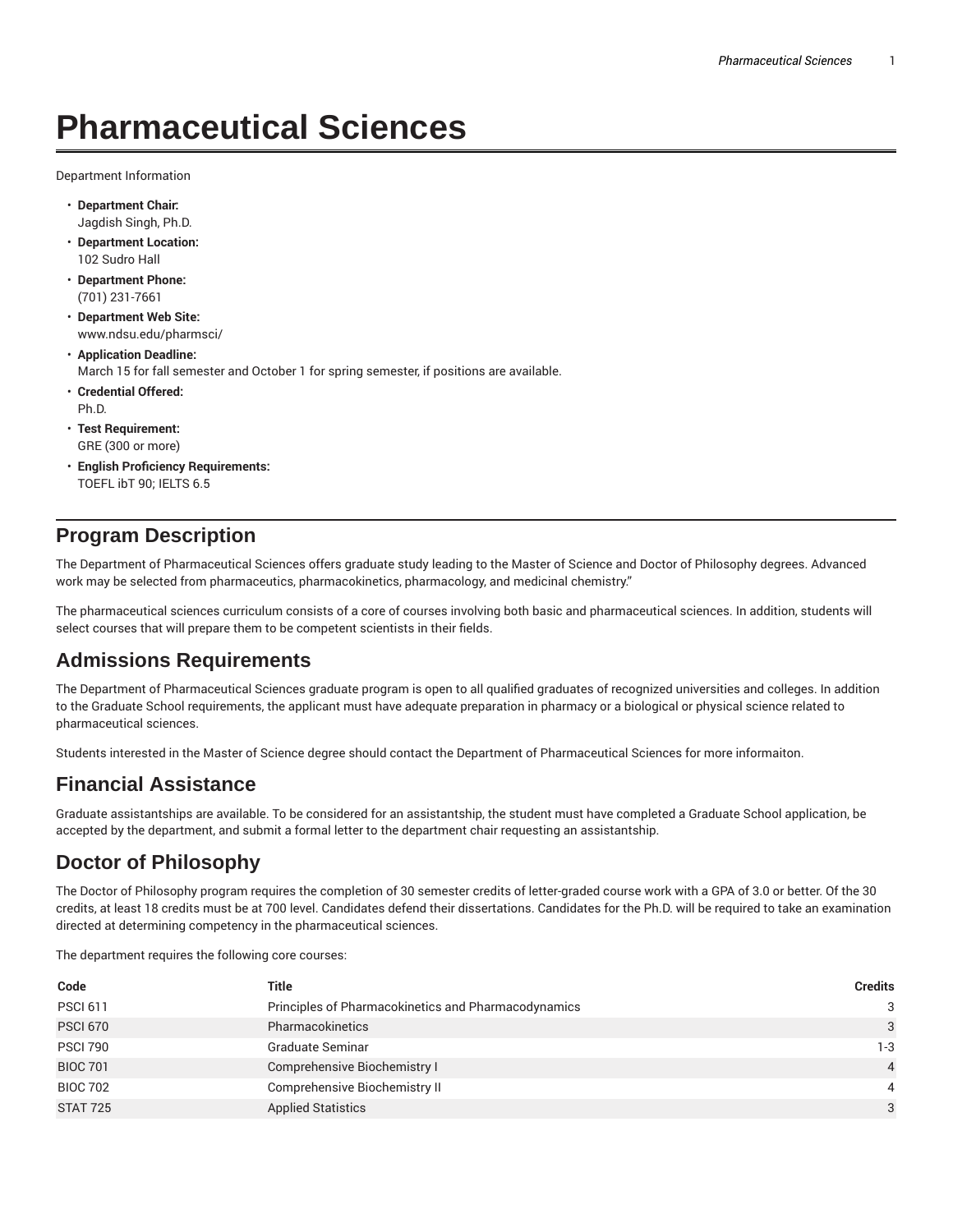### **Master of Science**

In consultation with the adviser and student's supervisory committee a Plan of Study would be developed. The Master of Science in Pharmaceutical Sciences program follows Graduate College degree requirements (https://bulletin.ndsu.edu/graduate/graduate-school-policies/masters-programpolicies).

#### **Amanda Brooks, Ph.D.**

University of Wyoming, 2006 Postdoctoral: University of California San Diego, 2006-2007; University of Utah, 2008-2010 Assistant Research Professor, 2011-2014 Research interests: Biomimetics, Recombinant Protein Expression for Biomedical Devices, Controlled Drug Delivery to Combat Antibiotic Resistance

#### **Ang Guo, Ph.D.**

Chinese Academy of Sciences, 2010 Postdoctoral: University of Iowa, 2009-2014 Research Interests: Metabolomics and Epi-Transcriptomic in Cardiovascular Diseases

#### **Yagna Jarajapu, M.Pharm., Ph.D.**

University of Strathclyde, 1998 Glasgow Caledonian University, 2002 Postdoctoral: University of Florida and Wake Forest University 2003-2008 Research Interests: ACE2/Angiotensin-(1-7) and Bone Marrow Progenitor Cells in Diabetes

#### **Estelle Leclerc, Ph.D.**

University Paris XI, 1994 Postdoctoral: ETH-Zurich, 1994-1998; The Scripps Research Institute, 1998-2003 Junior Group Leader Children's Hospital Zurich, 2004 Research Assistant Professor Florida Atlantic University, 2005-2009 Research Interests: Biopharmaceutics

#### **Sanku Mallik, Ph.D.**

Case Western Reserve University, 1992 Postdoctoral: California Institute of Technology, 1993-95 Research Interests: Synthetic medicinal chemistry

#### **Stephen T. O'Rourke, Ph.D.**

University of Wisconsin, 1985 Postdoctoral: Mayo Clinic and Foundation, 1985-87 Research Interests: Vascular Pharmacology

#### **Steven Qian, Ph.D.**

The University of Iowa, 1999 Postdoctoral: National Institute of Environmental Health Science (NIEHS, NIH) 2000-2004 Research Interests: Roles of Lipid Derived and Protein-Derived Free Radical Metabolites in All Kinds of Health Related Problems

#### **Jagdish Singh, Ph.D.**

Banaras Hindu University, 1982 Postdoctoral: University of Otago, New Zealand, 1985-88; University of California--San Francisco, 1992-94 Research Interests: Novel Dosage and Drug Delivery Systems, Biopharmaceutics

#### **Kristine Steffen, Pharm.D., Ph.D.**

North Dakota State University, 2002 North Dakota State University, 2007 Postdoctoral: Neuropsychiatric Research Institute, 2007-2009 Research Interests: Pharmacokinetics, Bariatric Surgery, Eating Disorder and Obesity Pharmacotherapy

#### **Chengwen Sun, M.D., Ph.D.**

Norman Bethune University of Medical Sciences, 1988 Norman Bethune University of Medical Sciences, 1996 Postdoctoral: Department of Physiology, Medical College of Wisconsin, 1996-2000 Research Interests: Central Blood Pressure Control and Hypertension Gene Therapy

#### **Sathish Venkatachalem, Ph.D.**

University of Madras, 2003 Postdoctoral: University of Western Ontario, 2004-2006